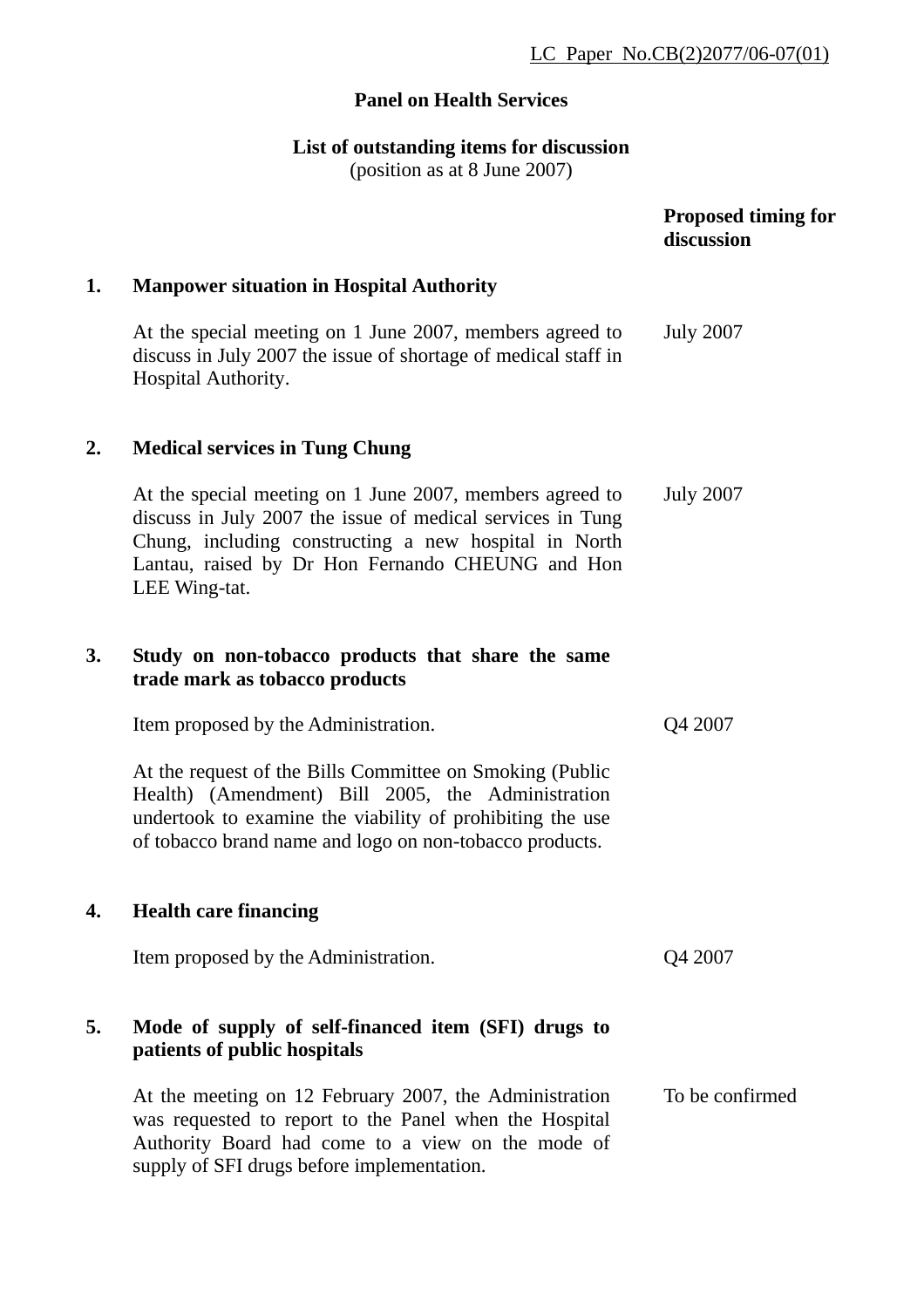| 6. | <b>Communicable Disease Information System</b>                                                                                                                                                                                                                                                                                                                                                                                                                                                                                       | <b>Proposed timing for</b><br>discussion |
|----|--------------------------------------------------------------------------------------------------------------------------------------------------------------------------------------------------------------------------------------------------------------------------------------------------------------------------------------------------------------------------------------------------------------------------------------------------------------------------------------------------------------------------------------|------------------------------------------|
|    |                                                                                                                                                                                                                                                                                                                                                                                                                                                                                                                                      |                                          |
|    | Item proposed by the Administration                                                                                                                                                                                                                                                                                                                                                                                                                                                                                                  | Q4 2007                                  |
| 7. | Progress report on registration of Chinese Medicine<br>practitioners                                                                                                                                                                                                                                                                                                                                                                                                                                                                 |                                          |
|    | Subsequent to the meeting on 13 November 2006, the<br>Panel has decided that the issue of providing appropriate<br>assistance to listed Chinese medicine practitioners (CMPs)<br>seeking to obtain registration status be made a standing<br>agenda item for discussion by the Panel every six months.                                                                                                                                                                                                                               | To be confirmed                          |
|    | The item was last discussed by the Panel at its meeting on<br>14 May 2007. The Administration was requested to<br>expeditiously convene a meeting between the Chinese<br>Medicine Council of Hong Kong and institutes whose<br>Chinese medicine degree courses were not recognised by<br>the Chinese Medicine Practitioners Board so as to resolve<br>the disputes over the eligibility for undertaking the CMP<br>The Administration was also<br>Licensing Examination.<br>requested to invite Panel members to attend the meeting. |                                          |
| 8. | <b>Regulation of medical devices</b>                                                                                                                                                                                                                                                                                                                                                                                                                                                                                                 |                                          |
|    | Item proposed by the Administration.                                                                                                                                                                                                                                                                                                                                                                                                                                                                                                 | End 2007                                 |
|    | At the Panel meeting on 27 April 2006, members agreed to<br>follow up on the implementation timetable for regulation<br>of medical devices, including the use of Hydrophilic<br>Polyacrylamide Gel (PAAG) for breast augmentation.                                                                                                                                                                                                                                                                                                   |                                          |
| 9. | Progress report on promoting healthy eating among<br>school children                                                                                                                                                                                                                                                                                                                                                                                                                                                                 |                                          |
|    | The item was last discussed by the Panel at the meeting on<br>8 January 2007. The Administration was requested to<br>report to the Panel after it had completed an evaluation<br>study of the campaign to promote healthy eating habit<br>among school children at the end of the 2006-2007 school<br>year and to take into account members' views and<br>suggestions in the comprehensive review of the campaign.                                                                                                                   | Q2 2008                                  |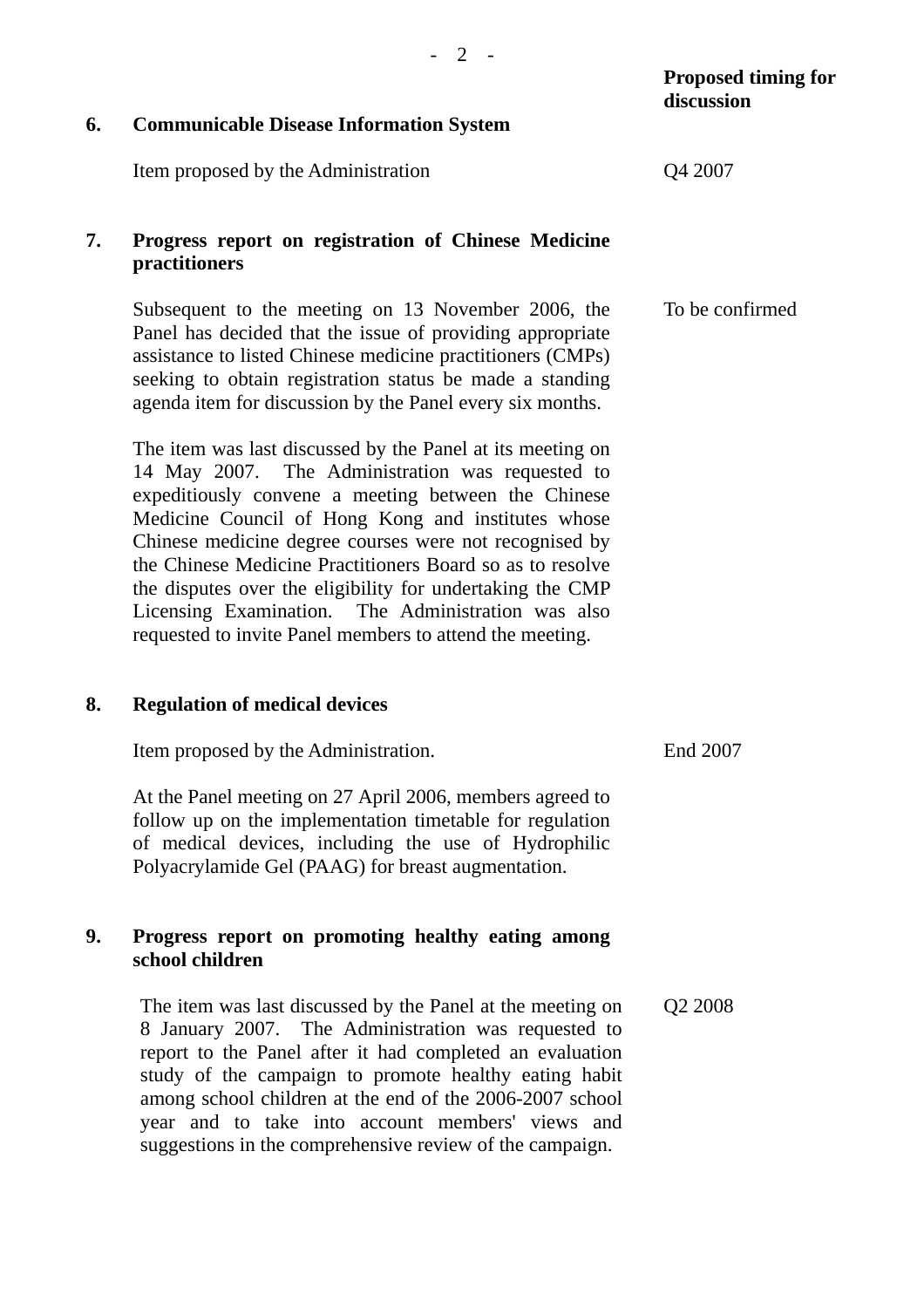|            |                                                                                                                                                                                                                                                                                                                                                                                                            | <b>Proposed timing for</b><br>discussion |
|------------|------------------------------------------------------------------------------------------------------------------------------------------------------------------------------------------------------------------------------------------------------------------------------------------------------------------------------------------------------------------------------------------------------------|------------------------------------------|
| <b>10.</b> | Regulation of health care personnel not currently<br>subject to statutory registration                                                                                                                                                                                                                                                                                                                     |                                          |
|            | Item proposed by Dr Hon KWOK Ka-ki.                                                                                                                                                                                                                                                                                                                                                                        | To be confirmed                          |
| 11.        | Separation of prescribing from dispensing of drugs                                                                                                                                                                                                                                                                                                                                                         |                                          |
|            | Item proposed by Dr Hon YEUNG Sum.                                                                                                                                                                                                                                                                                                                                                                         | To be confirmed                          |
|            | The item was last discussed by the Panel at the meeting on<br>28 June 2005, during which the Administration advised<br>that its position was that the matter would require<br>thorough discussion by the stakeholders and the<br>community at large, and the Administration would<br>continue to listen to views and engage the parties<br>concerned in the discussion before deciding the way<br>forward. |                                          |
| 12.        | <b>New hospital on Lantau</b>                                                                                                                                                                                                                                                                                                                                                                              |                                          |
|            | Item proposed by the Administration.                                                                                                                                                                                                                                                                                                                                                                       | To be confirmed                          |
| 13.        | Health care complaints mechanism                                                                                                                                                                                                                                                                                                                                                                           |                                          |
|            | This item was previously discussed by the Panel in 2002.<br>The Administration undertook to revert on this subject.                                                                                                                                                                                                                                                                                        | To be confirmed                          |
| 14.        | <b>Review of Dentists (Registration) Ordinance</b>                                                                                                                                                                                                                                                                                                                                                         |                                          |
|            | Item proposed by the Administration.                                                                                                                                                                                                                                                                                                                                                                       | To be confirmed                          |
| 15.        | Enhancing the provision of dental care for the elderly<br>extending<br>school<br>dental<br>services<br>and<br>care<br>to<br>post-primary students                                                                                                                                                                                                                                                          |                                          |
|            | Item proposed by Dr Hon KWOK Ka-ki.                                                                                                                                                                                                                                                                                                                                                                        | To be confirmed                          |
| 16.        | <b>Medical Misadventure Fund</b>                                                                                                                                                                                                                                                                                                                                                                           |                                          |
|            | Item proposed by Hon Albert HO.                                                                                                                                                                                                                                                                                                                                                                            | To be confirmed                          |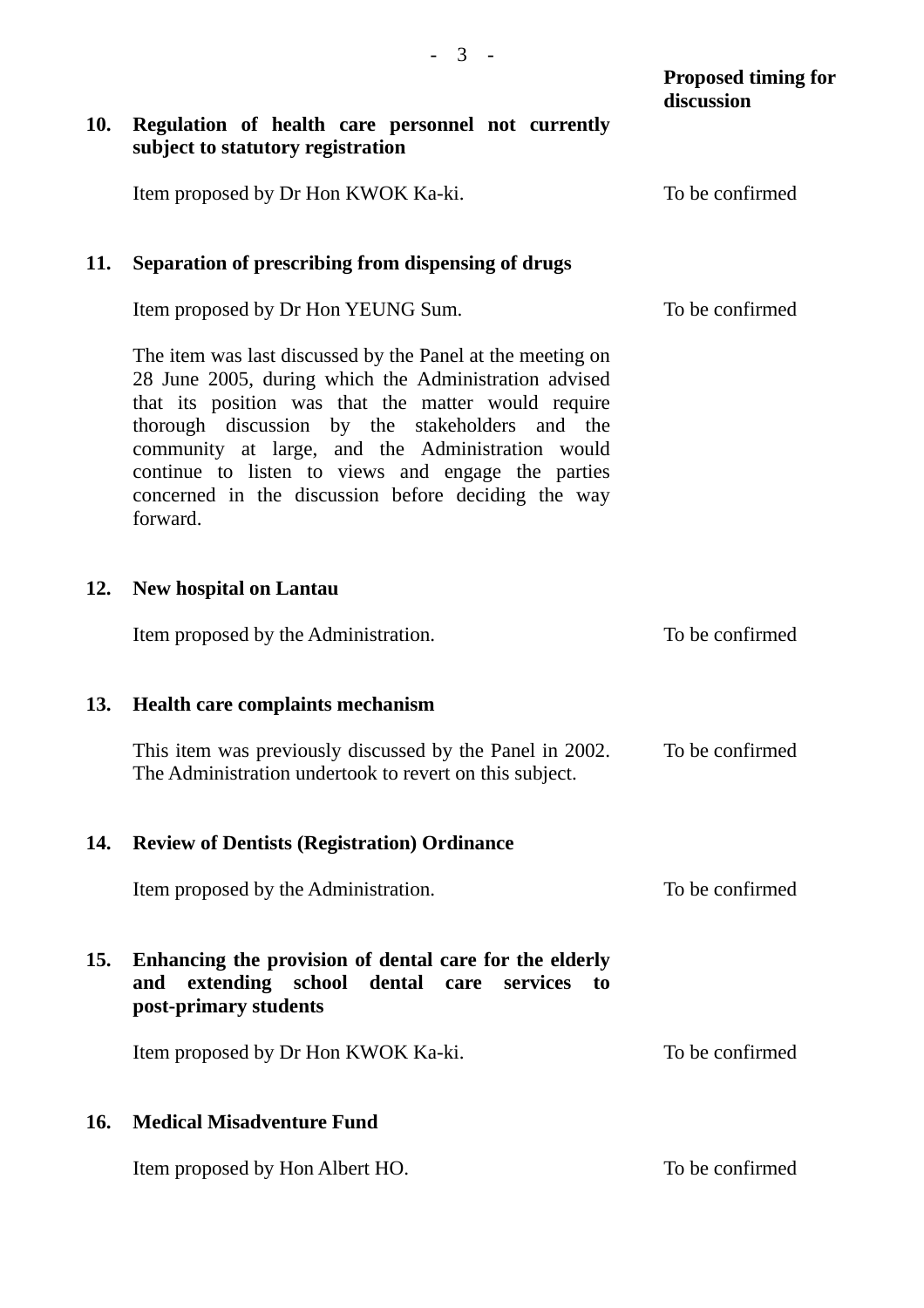|            | $\leftarrow$                                                                                                                                                                         |                                                                                                               |
|------------|--------------------------------------------------------------------------------------------------------------------------------------------------------------------------------------|---------------------------------------------------------------------------------------------------------------|
|            |                                                                                                                                                                                      | <b>Proposed timing for</b><br>discussion                                                                      |
| 17.        | professional<br><b>Increase</b><br>indemnity<br>in<br>insurance<br>premiums                                                                                                          |                                                                                                               |
|            | Item proposed by Dr Hon KWOK Ka-ki.                                                                                                                                                  | To be confirmed                                                                                               |
| 18.        | Shortage of medical frontline staff in the Hospital<br><b>Authority</b>                                                                                                              |                                                                                                               |
|            | Referred for follow-up by the Panel at a meeting between<br>Legislative Council Members and Wong Tai Sin District<br>Council members on 6 January 2005.                              | The Administration's<br>response was issued<br>vide LC Paper No.<br>$CB(2)1483/06-07(04)$<br>on 3 April 2007. |
| <b>19.</b> | <b>Regulation of services provided by beauticians</b>                                                                                                                                |                                                                                                               |
|            | Item proposed by Dr Hon KWOK Ka-ki.                                                                                                                                                  | To be confirmed                                                                                               |
| 20.        | Medical practice by unregistered medical practitioners                                                                                                                               |                                                                                                               |
|            | Item proposed by Dr Hon KWOK Ka-ki.                                                                                                                                                  | To be confirmed                                                                                               |
| 21.        | <b>Shortage of nurses</b>                                                                                                                                                            |                                                                                                               |
|            | Item proposed by Dr Hon KWOK Ka-ki.                                                                                                                                                  | To be confirmed                                                                                               |
|            | Referred to the Panel on Health Services and the Panel on<br>Welfare Services for follow-up by Duty Roster Members<br>following their meeting with a deputation on 19 April<br>2007. |                                                                                                               |
| 22.        | Expansion of private services by the Hospital<br><b>Authority</b>                                                                                                                    |                                                                                                               |
|            | Item proposed by Hon Andrew CHENG.                                                                                                                                                   | To be confirmed                                                                                               |
| 23.        | Report on "Substitute decision-making and advance<br>directives in relation to medical treatment"                                                                                    |                                                                                                               |
|            | The above report was published by the Law Reform<br>Commission of Hong Kong in August 2006.                                                                                          | To be confirmed                                                                                               |